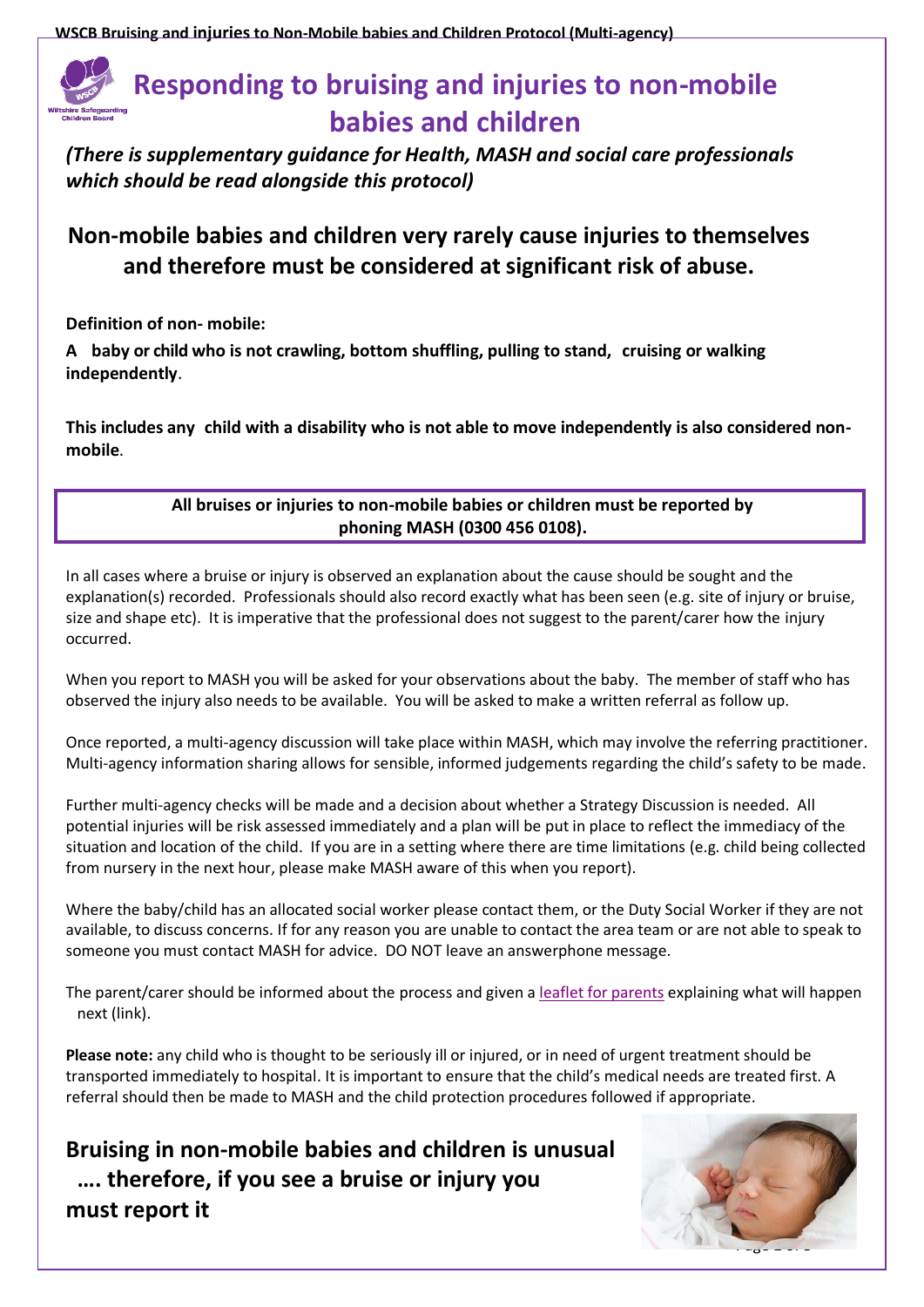## **Research Findings**

- A bruise or injury must never be interpreted in isolation and must always be assessed in the context of medical and social history, developmental stage and explanation given. This is best done as part of a multi-agency Strategy Discussion.
- Bruising in non-mobile babies and children is unusual on any one day 6.7% of non-mobile children will have a bruise.
- National serious case reviews and local cases have indicated that **staff have sometimes underestimated the significance of the presence of bruising or minor injuries in children who are not independently mobile.** They have therefore not considered what appears to be a rather minor injury as an indicator or precursor to significant injuries or death of a child. Early recognition and action in such cases is key to preventing further injuries.
- **Severe child abuse is 6 times more common in babies aged under 1 year** than in older children
- Infants under the age of one are more at risk of being killed at the hands of another person, usually a carer, than any other age group of children in England and Wales. Non-mobile babies very rarely cause injuries to themselves and therefore must be considered at significant risk of abuse. Multi-agency information sharing allows for sensible, informed judgements regarding the child's safety to be made.
- Infant deaths from non-accidental injuries often have a history of minor injuries prior to hospital admission.
- Patterns of bruising suggestive of physical child abuse in infants include:
	- Bruising or injuries in babies or children who are not independently mobile
	- bruises to the face, back, abdomen, arms, buttocks, ears or hands
	- multiple or clustered bruising
	- imprinting and petechiae (for example pinch marks, grab marks particularly around the face)
	- bleeding from the nose or mouth

**Contact details Wiltshire MASH**: 0300 456 0108 Monday – Thursday: 8:45am – 5pm Friday: 8:45am – 4pm

**Emergency Duty Service**: 0300 456 0100 Weekdays: 5pm-9am Weekends: 4pm Friday – 9am Monday Bank Holidays: 24 Hours

For more information: [NSPCC Leaflet Bruising in Children](https://learning.nspcc.org.uk/media/1046/core-info-bruises-children.pdf) [WSCB Safeguarding unborn babies and under 1s](http://www.wiltshirescb.org.uk/wp-content/uploads/2017/11/Safeguarding-Unborns-and-Under-1s_.pdf) [Responding to bruising and injuries to non-mobile babies and children](http://www.wiltshirescb.org.uk/news/responding-to-bruising-and-injuries-to-non-mobile-babies-and-children-new-multi-agency-guidance/)

| <b>Version 2</b> | January 2019 |
|------------------|--------------|
|                  |              |